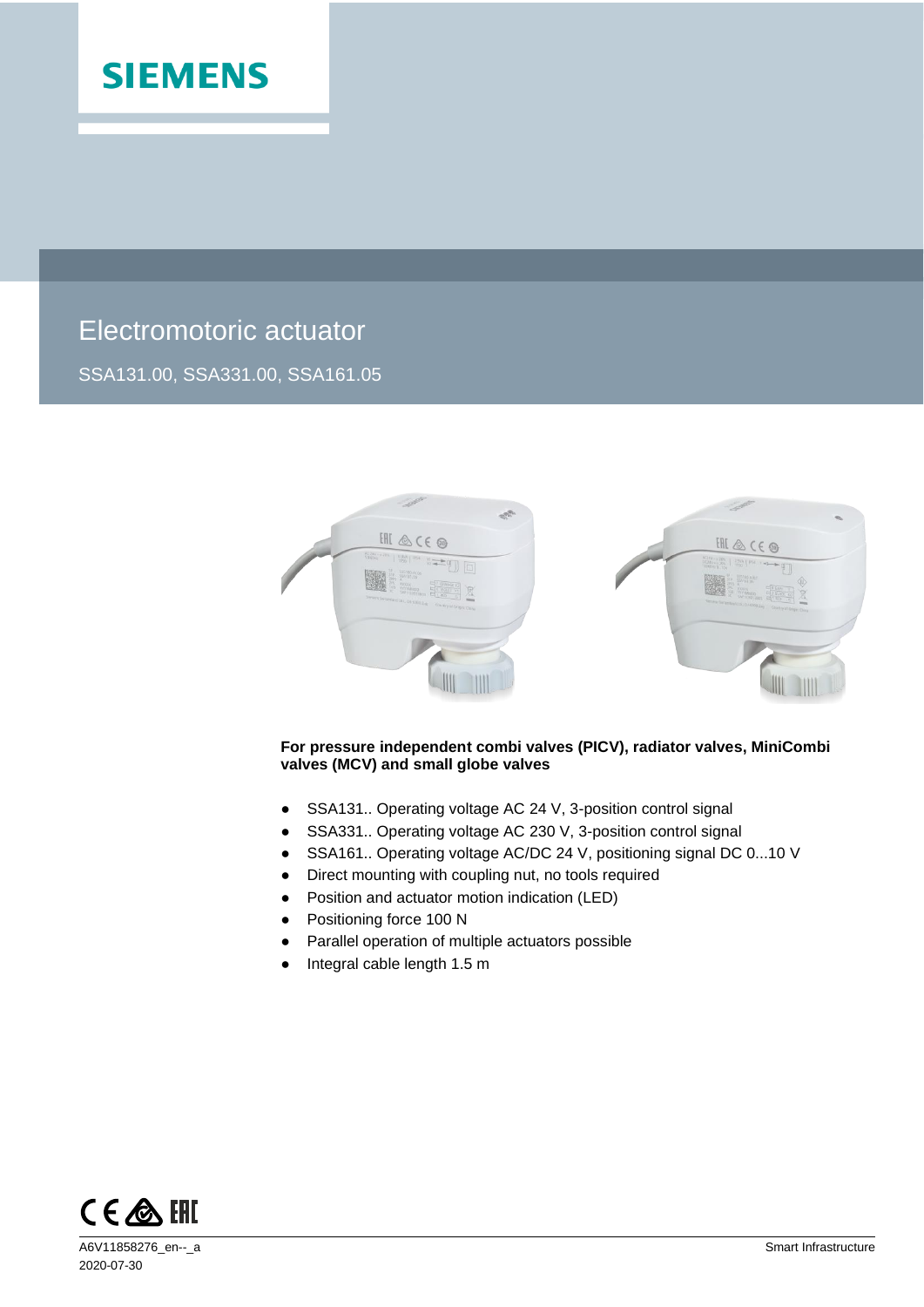### **Use**

- For radiator valves, VDN.., VEN.., VUN..
- For Siemens PICV (pressure independent combi valves) VPP46.. and VPI46..
- For MiniCombi valves VPD.., VPE..
- For small valves VD1..CLC
- For radiator valves (M30  $\times$  1.5) from other manufacturers without adapter
- Typically in radiator, chilled ceiling, VAV and fan coil unit applications.
- Max. 24 units of SSA131.00, 6 units of SSA331.00 or 10 units of SSA161.05 are able to operate in parallel, provided the controller output suffices.

### **Technical design**

When the actuator is driven by DC 0...10 V control voltage or a 3-position signal, it produces a stroke, which is transmitted to the valve stem.

The description of operation in this document applies to valve versions that are fully open when valve stem is extended / no actuator is mounted (Normally Open (NO) valve).

### **3-position control signal (for SSA131.00 and SSA331.00 only)**

- Voltage at Y1: Stem retracts Valve opens Voltage at Y2: Stem extends Valve closes
- No voltage at Y1 or Y2: Actuator maintains its current position
- Voltage applied to both Y1 and Y2 (not recommended): Actuator maintains its current position

### **DC 0...10 V control signal (for SSA161.05 only)**

- The valve opens / closes in proportion to the control signal at Y.
- At DC 0 V, actuator stem extended, the valve is fully closed.
- When no power is supplied, the actuator maintains its current position.

 $Y =$  Control signal Y [V]

 $H =$  Percentage of calibrated valve stroke



### **LED indication**

### **LED colors and patterns for SSA131.00 and SSA331.00**

|                           | <b>LED</b>       | Color | <b>Pattern</b> | <b>Description</b>                      |
|---------------------------|------------------|-------|----------------|-----------------------------------------|
| ED 1.<br>LED <sub>2</sub> | LED 1            | Green | Constant       | Actuator stem is fully<br>extended.     |
| LED <sub>3</sub>          | LED <sub>2</sub> | Green | Constant       | Actuator stem is moving in-<br>between. |
|                           | LED <sub>3</sub> | Green | Constant       | Actuator stem is fully<br>retracted.    |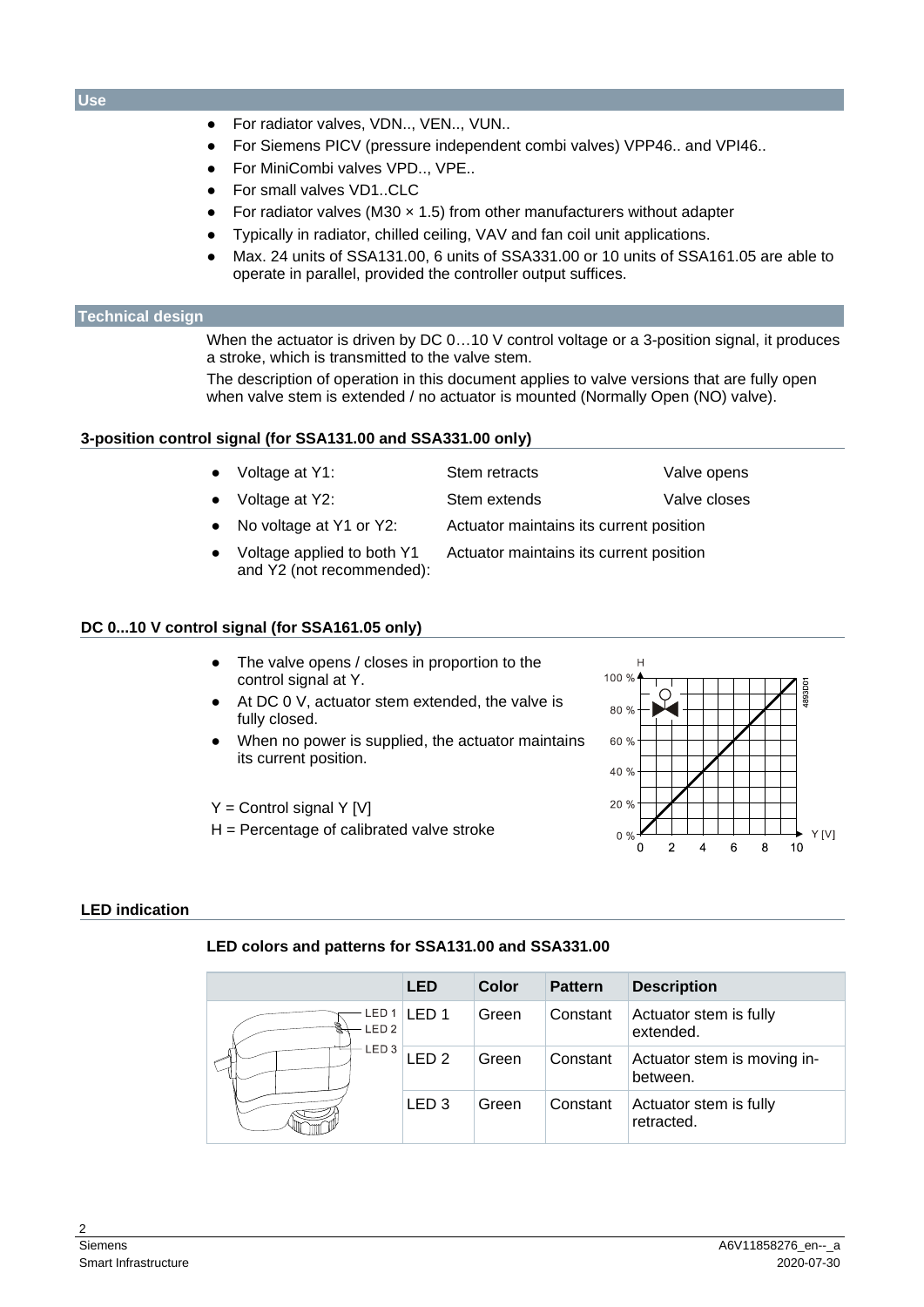### **LED colors and patterns for SSA161.05**

|  |     | <b>LED</b><br>color | <b>Pattern</b> | <b>Flashing</b><br>interval | <b>Description</b>                                                                                           |
|--|-----|---------------------|----------------|-----------------------------|--------------------------------------------------------------------------------------------------------------|
|  |     | Green               | Flashing       | 0.1 s                       | Self-calibration                                                                                             |
|  | LED |                     |                | 0.5s                        | Actuator stem is moving.                                                                                     |
|  |     |                     | Constant       |                             | Actuator stem reaches a set<br>position. The LED turns off<br>after it is constantly on for five<br>seconds. |
|  |     | Red                 | Constant       |                             | Error*                                                                                                       |

\* Hint: calibration or power reset required.

### **Type summary**

| <b>Type</b> | <b>Stock number</b> | Operating<br>voltage | <b>Running speed at</b><br>50 Hz | <b>Running time</b><br>$2.5 \text{ mm}$ | <b>Control</b><br>signal | Cable<br>length  |
|-------------|---------------------|----------------------|----------------------------------|-----------------------------------------|--------------------------|------------------|
| SSA131.00   | S55180-A106         | AC 24 V              | $27 \text{ s/mm}$                | 67.5 s                                  | 3-position               | 1.5 <sub>m</sub> |
| SSA331.00   | S55180-A105         | AC 230 V             | $27$ s/mm                        | 67.5 s                                  | 3-position               | 1.5 <sub>m</sub> |
| SSA161.05   | S55180-A107         | AC/DC 24 V           | $10 \text{ s/mm}$                | 25 <sub>s</sub>                         | DC 010 V                 | 1.5 <sub>m</sub> |

### **Ordering**

When ordering, specify both type and quantity. Example:

| <b>Type</b> | <b>Stock number</b> | <b>Designation</b>      | Quantity |
|-------------|---------------------|-------------------------|----------|
| SSA331.00   | S55180-A105         | Electromotoric actuator |          |

### **Delivery**

Valves and actuators are supplied in separate packages. For easier valve assembly, the position of the actuator stem (spindle) is fully retracted.

### **Equipment combinations**

### **Valves**

| <b>Type</b><br>reference              | Valve type                                                                                                                         | $K_{vs}$<br>$\mathrm{[m^3/h]}$ | Ý<br>[1/h]     |                            | <b>PN class Data sheet</b> |  |  |
|---------------------------------------|------------------------------------------------------------------------------------------------------------------------------------|--------------------------------|----------------|----------------------------|----------------------------|--|--|
| VDN VEN<br>VUN                        | Radiator valves                                                                                                                    | 0.091.41                       | $\blacksquare$ | <b>PN 10</b>               | N2105, N2106               |  |  |
| VPD VPE                               | MCV radiator valves                                                                                                                | $\overline{\phantom{a}}$       | $25483*$       |                            | N2185                      |  |  |
| VD1CLC                                | Small valves                                                                                                                       | 0.252.60                       | $\blacksquare$ |                            | N2103                      |  |  |
| <b>VPP46</b><br>VPI46.                | PICV valves DN10DN32                                                                                                               | $\overline{\phantom{a}}$       | 304001         | <b>PN 25</b>               | N4855                      |  |  |
|                                       | Kys: Nominal flow rate of cold water (530 °C) through the fully open valve (H100) by a differential pressure of<br>100 kPa (1 bar) |                                |                |                            |                            |  |  |
|                                       | Radiator valves (M30 $\times$ 1.5) from other manufacturers, without adapter                                                       |                                |                |                            |                            |  |  |
| Heimeier                              |                                                                                                                                    | Crane D981<br>$\bullet$        |                | TA-Type TBV-C<br>$\bullet$ |                            |  |  |
| Oventrop M30 $\times$ 1.5 (from 2001) |                                                                                                                                    | MNG<br>$\bullet$               |                | <b>Junkers</b>             |                            |  |  |
| Honeywell-Braukmann                   |                                                                                                                                    | Cazzaniga<br>٠                 |                | Beulco (new)<br>٠          |                            |  |  |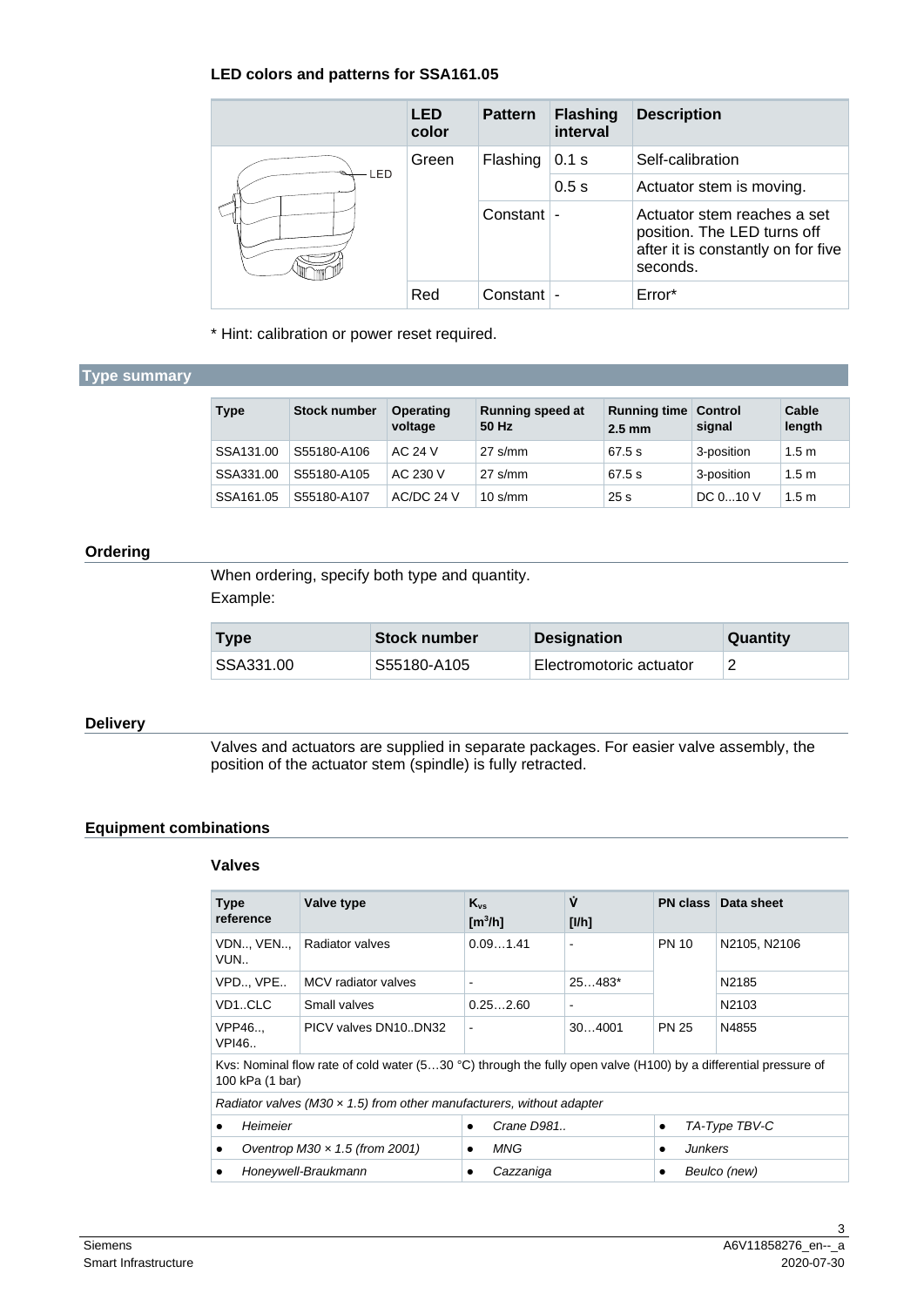\* Nominal volume flow at 0.5 mm stroke.

**Note:** To ensure trouble-free operation of third-party valves with the SSA.. actuator, the valves must satisfy the following requirements:

- Threaded connections with coupling nut  $M30 \times 1.5$ .
- Nominal force  $F \le 100$  N
- $\bullet$  Dimension  $X \geq 8.3$  mm
- Dimension Y ≤ 14.8 mm



### **Controllers**

| <b>Type</b>            | <b>SSA131.00</b>                                    | SSA331.00       | SSA161.05                                                                             |
|------------------------|-----------------------------------------------------|-----------------|---------------------------------------------------------------------------------------|
|                        | <b>AC 24 V</b>                                      | <b>AC 230 V</b> | AC/DC 24 V                                                                            |
|                        | 3-position                                          | 3-position      | <b>DC 010 V</b>                                                                       |
| DXR <sub>2</sub>       | DXR209T DXR210 DXR211<br>DXR212P DXR218<br>DXR210PL |                 | DXR209                                                                                |
| RXB                    | RXB21.1, RXB24.1                                    |                 | RXB39.1.                                                                              |
| Synco 700<br>Synco 200 | RMH760B-1, RMK770-1, RLU202,<br><b>RLU222</b>       |                 | RMU70B-1, RMS705B-1, RMH760B-1,<br>RMK770-1, RLU220, RLU222, RLU232,<br><b>RLU236</b> |

### **Room thermostats**

| <b>Type</b> | <b>SSA131.00</b> | SSA331.00                                                   | SSA161.05                   |
|-------------|------------------|-------------------------------------------------------------|-----------------------------|
| RDG         | RDG405KN         | RDG100KN, RDG100, RDG100T                                   | RDG160KN, RDG160T, RDG405KN |
| RDF         |                  | RDF800KN, RDF800KN/NF, RDF302,<br>RDF600, RDF600T, RDF600KN |                             |
| RDU         |                  |                                                             | <b>RDU340</b>               |
| RCU         |                  |                                                             | <b>RCU50</b>                |

### **Product documentation**

| <b>Topic</b>                | <b>Title</b>                        | Document ID: |
|-----------------------------|-------------------------------------|--------------|
| Mounting and installation   | Mounting instructions <sup>1)</sup> | A6V11858272  |
| Standards and directives    | CE declarations                     | A5W00106106A |
|                             | <b>RCM</b> conformity               | A5W00106107A |
| Environmental compatibility | Environmental declarations          | A5W00109220A |

<sup>1)</sup> The mounting instructions is enclosed in product packaging.

Related documents such as environmental declarations, CE declarations etc., can be downloaded from [http://siemens.com/bt/download.](http://siemens.com/bt/download)

### **Notes**

### **Engineering**

The actuators must be electrically connected in accordance with local regulations (see "Connection diagrams  $[→ 10]$ ").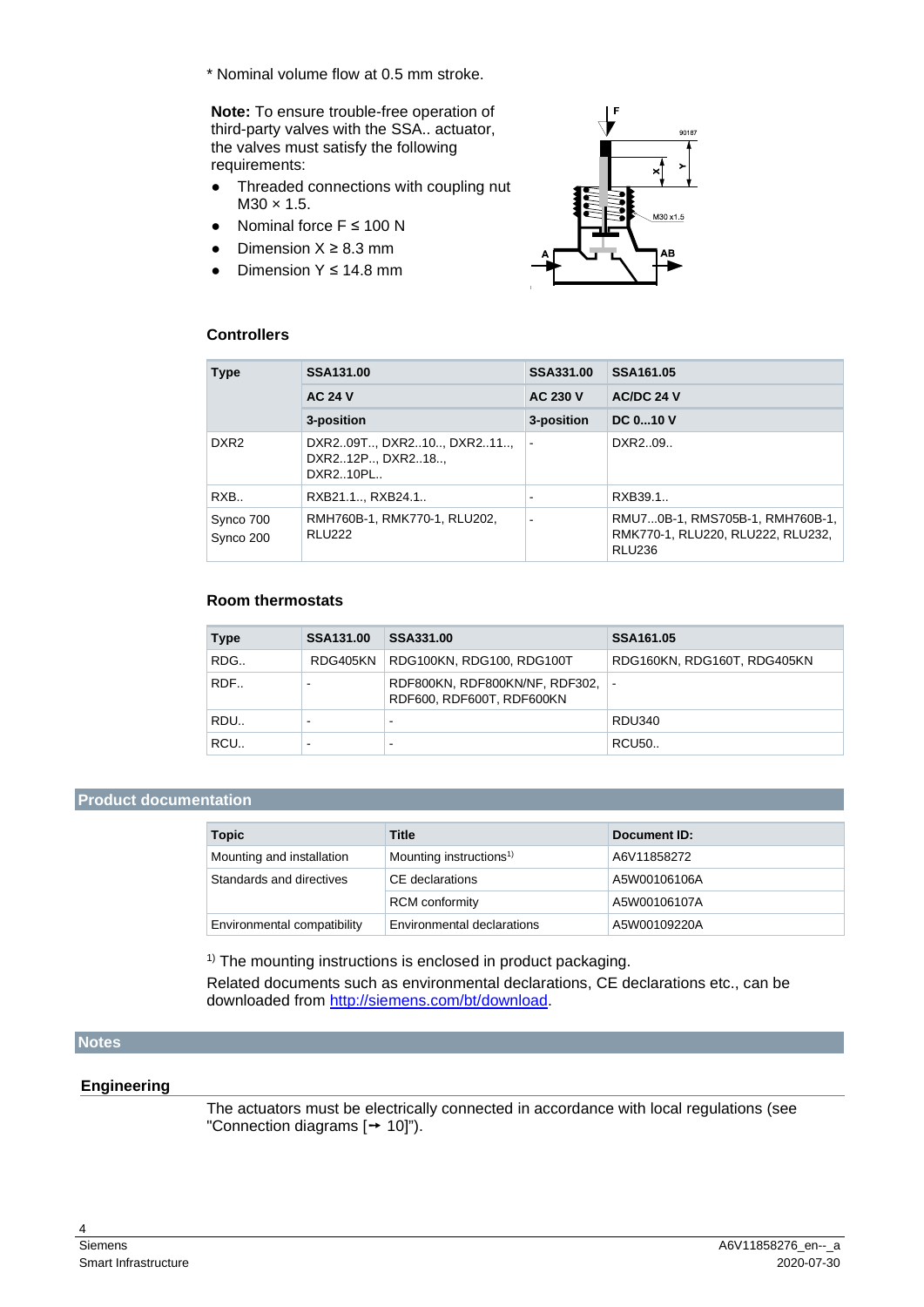

#### **CAUTION** A

### **National safety regulations**

Failure to comply with national safety regulations may result in personal injury and property damage.

● Observe national provisions and comply with the appropriate safety regulations.

Observe permissible temperatures (see "Technical data  $[→ 8]$ "). The connecting cable of the actuator may come into contact with the hot valve body, provided the temperature of the valve body does not exceed 80 °C.

### **Mounting**



Valve and actuator are easy to assemble on site before commissioning:

- Remove protective cover from the valve body.
- Position the actuator and tighten the union nut manually.
- See [Mounting instructions](https://www.siemens.com/download?A6V11858272) enclosed with the product package for graphical instructions.

### **Orientation**



### **Installation**

|   |                                                     | $A$ [mm] | $B$ [mm] | $C$ [mm] |
|---|-----------------------------------------------------|----------|----------|----------|
| A | SSA131.00                                           | 4.5      | 4.2      | 50       |
| в | SSA331.00                                           | 5.9      | 6.0      | 50       |
|   | SSA161.05                                           | 4.5      | 4.2      | 50       |
|   | Crimp ferrule on stripped wire of connecting cable. |          |          |          |

- Observe all admissible temperatures (see "Technical data  $[\rightarrow 8]$ ").
- Operate the actuator only with alternating current for SSA131.00 and SSA331.00 (see "Technical data  $[→ 8]$ ").
- Do not twist the cable.
- Magnets can damage the actuator.
- Provide a means for isolation from the power supply, e.g., connecting a circuit breaker or switch fuse upstream of the control unit.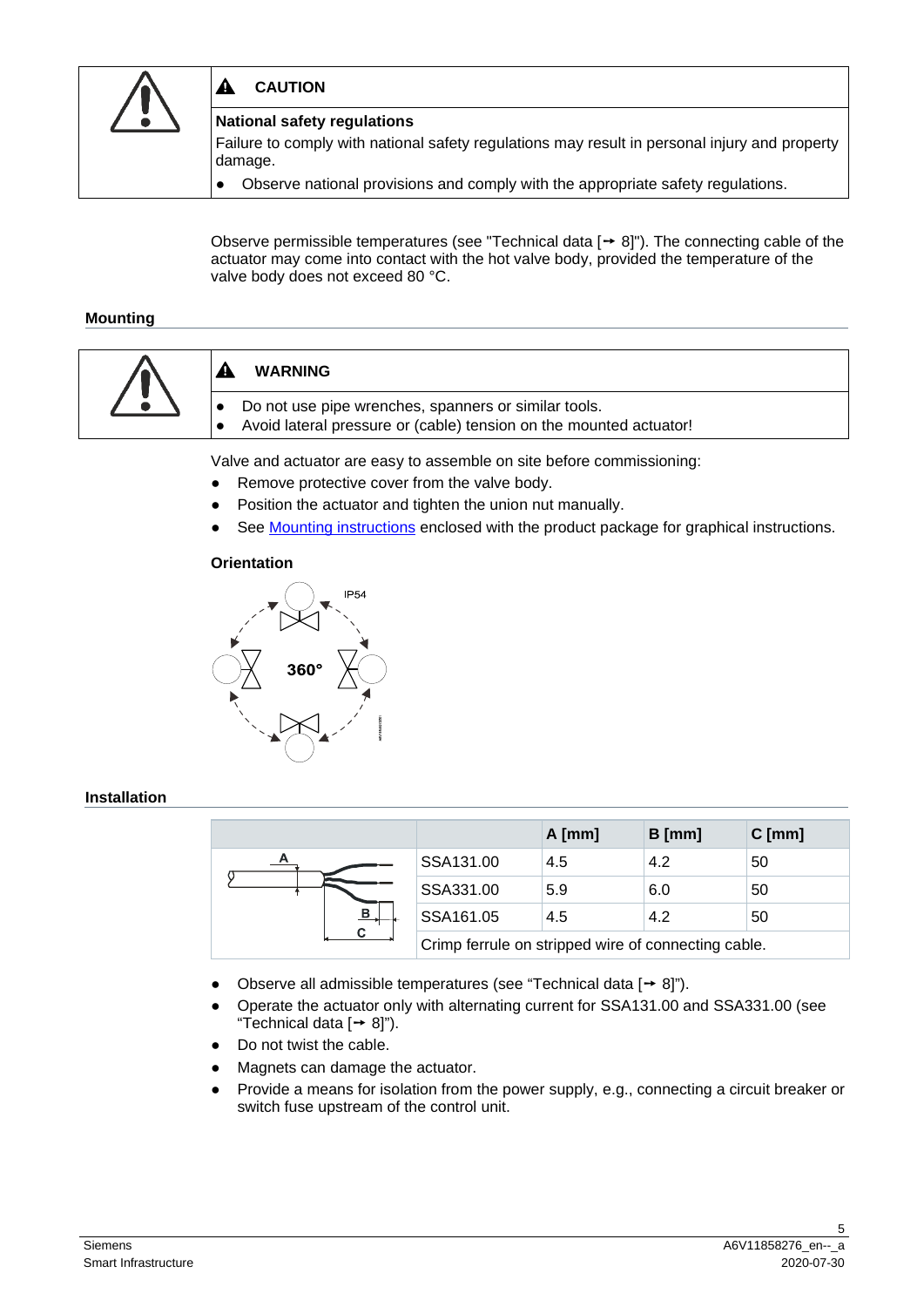

#### ▲ **CAUTION**

### **National safety regulations**

Failure to comply with national safety regulations may result in personal injury and property damage.

● Observe national provisions and comply with the appropriate safety regulations.



#### ▲ **CAUTION**

**Phase cut and pulse-duration-modulated (PDM) signals are not suitable. Regulations and requirements to ensure the safety of people and property must be observed at all times!**

### **Commissioning**

When commissioning, check both wiring and functioning of the actuator.

● Actuator stem extends Valve closes

Actuator stem retracts Valve opens

| <b>NOTICE</b>                                                                   |
|---------------------------------------------------------------------------------|
| The actuator must be commissioned only with a correctly mounted valve in place! |

### **Self-calibration (SSA161.05 only)**

When operating voltage is applied, the actuator self-calibrates (fully retracted  $\rightarrow$  fully extended  $\rightarrow$  setpoint).



| <b>NOTICE</b>                                                                                                                                                                                                                                                                                                                                                                           |
|-----------------------------------------------------------------------------------------------------------------------------------------------------------------------------------------------------------------------------------------------------------------------------------------------------------------------------------------------------------------------------------------|
| Correct calibration is only possible with valve stroke $> 1.2$ mm. Valve stroke $< 1.2$ mm<br>$\bullet$<br>results calibration failure.<br>If calibration fails, the actuator performs another calibration automatically after<br>$\bullet$<br>10 seconds.<br>After three failed calibration attempts, the actuator stem remains in the extended<br>position and the valves are closed. |

### **Maintenance**

The actuators require no maintenance.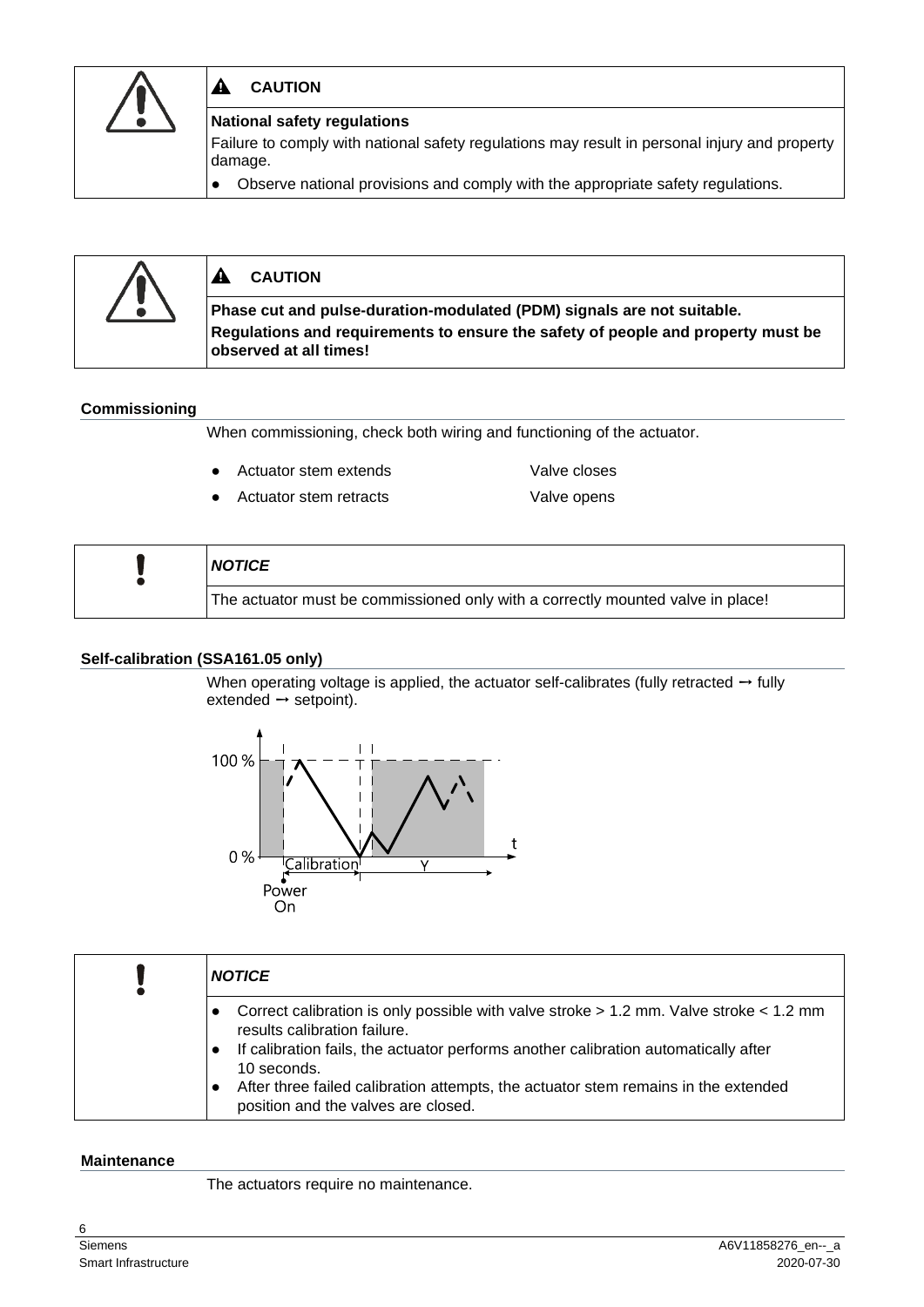

#### A **WARNING**

**Operating voltage must be switched off during any maintenance!**

| <b>NOTICE</b>                                                                   |  |  |  |
|---------------------------------------------------------------------------------|--|--|--|
| When carrying out service work on the plant, note the following:                |  |  |  |
| Switch off operating voltage.                                                   |  |  |  |
| If necessary, disconnect electrical connections from the terminals.             |  |  |  |
| The actuator must be commissioned only with a correctly mounted valve in place! |  |  |  |

### **Repair**

The actuators cannot be repaired; the complete unit must be replaced.

### **Disposal**



The device is considered an electronic device for disposal in accordance with the European Guidelines and may not be disposed of as domestic garbage.

- Dispose of the device through channels provided for this purpose.
- Comply with all local and currently applicable laws and regulations.

### **Warranty**

Technical data on specific applications are valid only together with Siemens products listed under "Equipment combinations". Siemens rejects any and all warranties in the event that third-party products are used.

### **Open Source Software (OSS)**

### **Software license overview**

These devices use Open Source Software (OSS). All Open Source Software components used in the product (to include copyrights and licensing agreement) are available at [http://siemens.com/bt/download.](http://siemens.com/bt/download)

| <b>Firmware version   OSS document</b> |                   |                                                             | <b>Device</b> |  |
|----------------------------------------|-------------------|-------------------------------------------------------------|---------------|--|
|                                        | Document ID Title |                                                             |               |  |
| 1.8.0                                  |                   | A6V12067557   Readme OSS "MRA Modulating - 1.1"   SSA161.05 |               |  |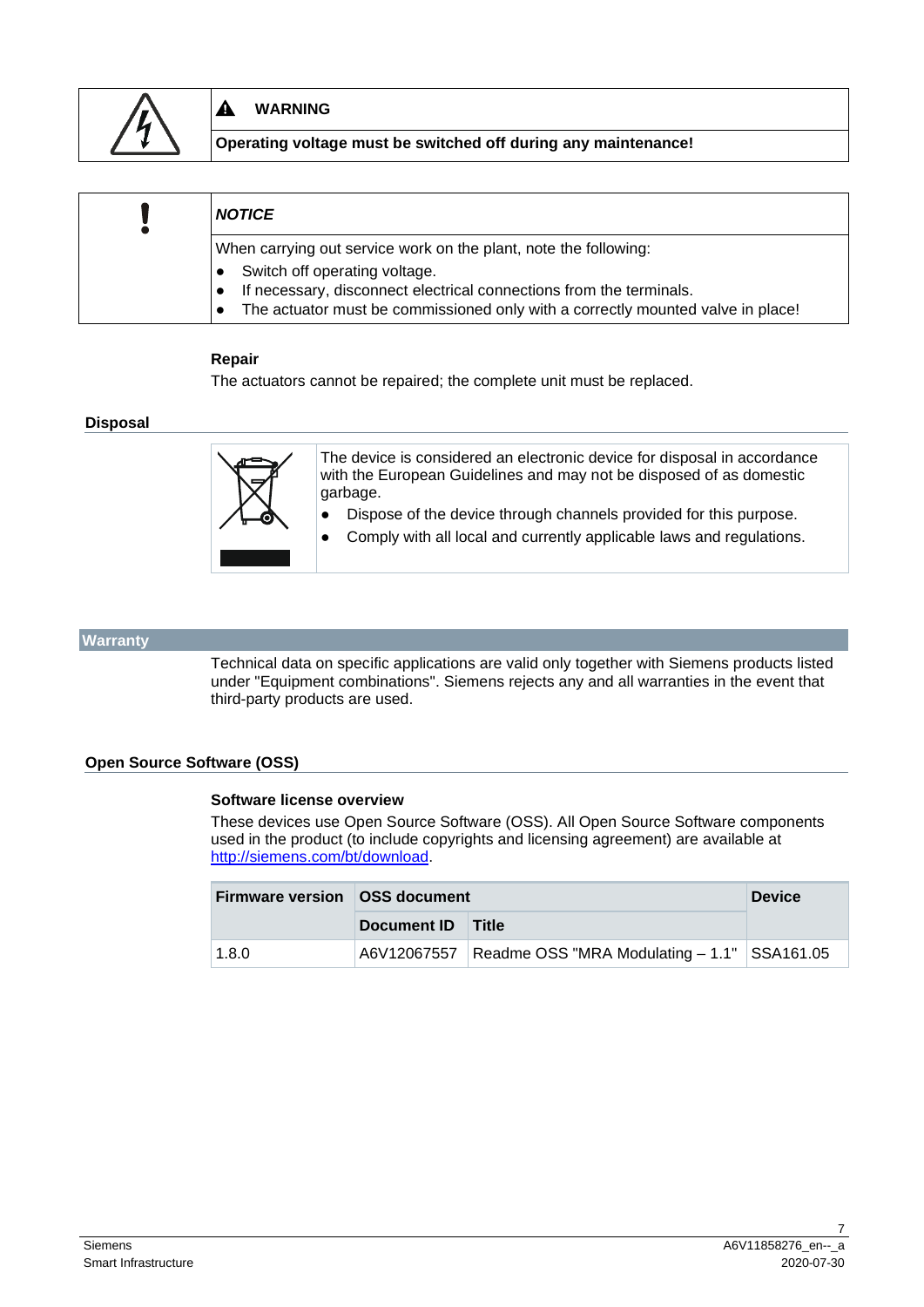## **Technical data**

| Power supply                   |         |                                      |           |           |           |
|--------------------------------|---------|--------------------------------------|-----------|-----------|-----------|
|                                |         | <b>SSA131.00</b><br><b>SSA331.00</b> |           | SSA161.05 |           |
| Operating voltage              |         | AC 24 V                              | AC 230 V  | AC 24 V   | DC 24 V   |
| Tolerance                      |         | ± 20%                                | $± 15 \%$ | $± 15 \%$ | $± 20 \%$ |
| Frequency                      |         | 50/60 Hz                             |           |           |           |
| Power                          | Running | 0.8 VA                               | 7 VA      | 2.5 VA    |           |
| consumption                    | Holding | $0.2$ VA                             | $0.2$ VA  | 2 VA      |           |
| Primary fuse or breaker rating |         | External, 2 A quick blow             |           |           |           |

| <b>Signal input</b>                                         |                  |           |                  |
|-------------------------------------------------------------|------------------|-----------|------------------|
|                                                             | <b>SSA131.00</b> | SSA331.00 | <b>SSA161.05</b> |
| Control signal                                              | 3-position       |           | DC 010 V         |
| Input impedance for<br>DC 010 V                             | $\sim$           |           | 100 kOhm         |
| Parallel operation (number of<br>$actuators)$ <sup>1)</sup> | Max. 24          | Max. 6    | Max. 10          |

<sup>1)</sup> Provided that the controller output is sufficient.

| <b>Operating data</b>                                       |                                             |           |                   |
|-------------------------------------------------------------|---------------------------------------------|-----------|-------------------|
|                                                             | <b>SSA131.00</b>                            | SSA331.00 | SSA161.05         |
| Position with de-energized<br>contact Y/Y1/Y2               | See "Technical design $[$ $\rightarrow$ 2]" |           |                   |
| Running speed at 50 Hz                                      | $27$ s/mm                                   |           | $10 \text{ s/mm}$ |
| Positioning force                                           | 100 N                                       |           |                   |
| <b>Stroke</b>                                               | $1.26.5$ mm                                 |           |                   |
| Permissible temperature of<br>medium in the connected valve | 1110 °C<br>(190 °C for MCV-radiator valves) |           |                   |

| Electrical connection (connecting cable integral) |                                        |                                    |                                        |
|---------------------------------------------------|----------------------------------------|------------------------------------|----------------------------------------|
|                                                   | SSA131.00                              | SSA331.00                          | SSA161.05                              |
| Cable length                                      | 1.5 m, according to<br><b>VDE 0207</b> | 1.5 m, according to<br>IEC 60227-5 | 1.5 m, according to<br><b>VDE 0207</b> |
| Cross section of prewired<br>connection cables    | $0.34$ mm <sup>2</sup> (3 x)           | $0.75$ mm <sup>2</sup> (3 x)       | $0.34$ mm <sup>2</sup> (3 x)           |
| Permissible length for signal<br>lines            | 20 <sub>m</sub>                        |                                    |                                        |
|                                                   |                                        |                                    |                                        |

| <b>Mounting</b> |                                       |
|-----------------|---------------------------------------|
| Fixing on valve | Plastic coupling nut M30 $\times$ 1.5 |
| Orientation     | $360^\circ$                           |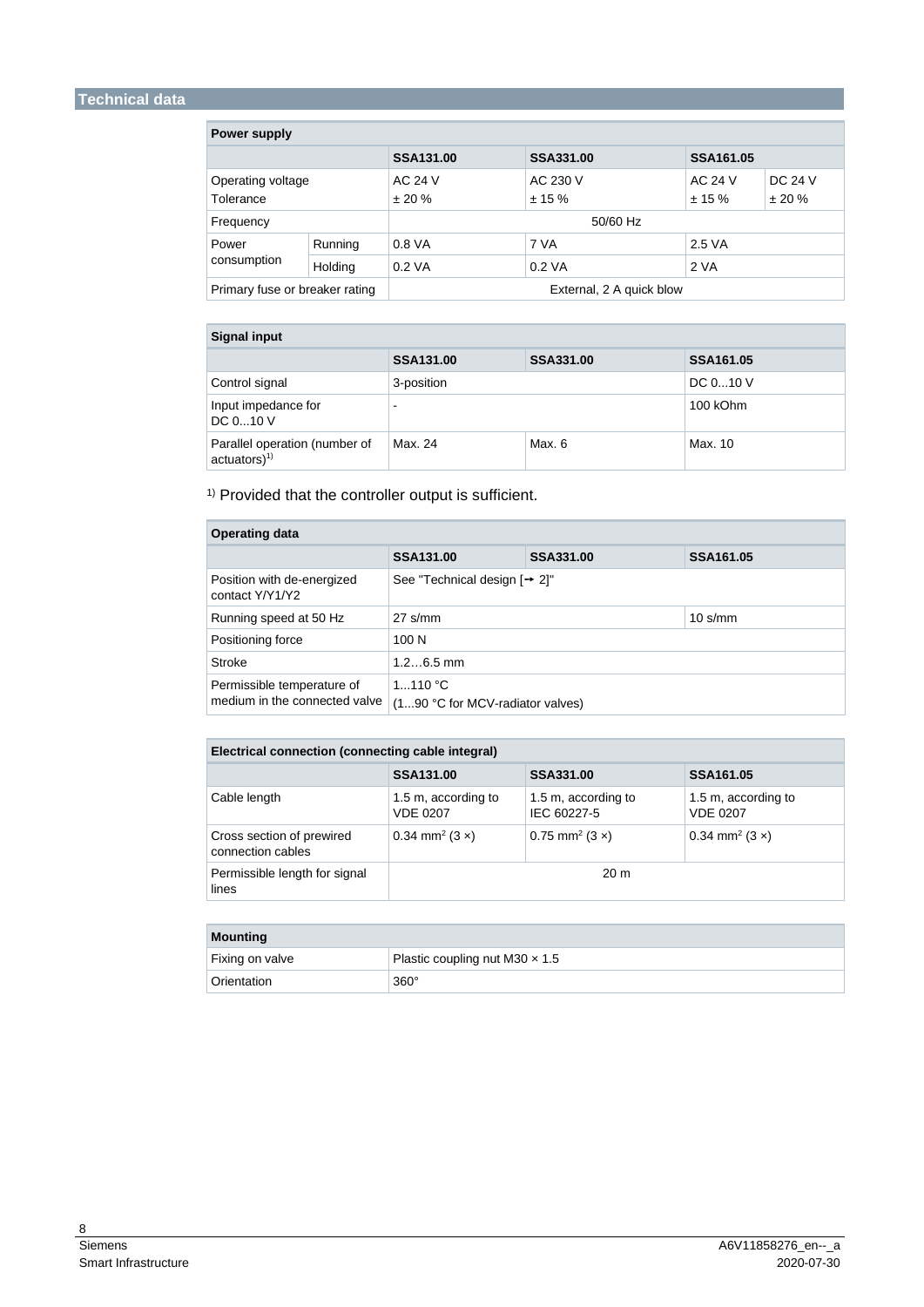| <b>Standards</b>                          |                                                                                                                                                                                                                             |           |           |
|-------------------------------------------|-----------------------------------------------------------------------------------------------------------------------------------------------------------------------------------------------------------------------------|-----------|-----------|
|                                           | SSA131.00                                                                                                                                                                                                                   | SSA331.00 | SSA161.05 |
| EU conformity (CE)                        | A5W00106106A                                                                                                                                                                                                                |           |           |
| <b>RCM</b> conformity                     | A5W00106107A                                                                                                                                                                                                                |           |           |
| Housing protection degree                 | IP 54                                                                                                                                                                                                                       |           |           |
| Protection class according to<br>EN 60730 | Ш                                                                                                                                                                                                                           | Ш         | Ш         |
| Environmental compatibility               | The product environmental declaration (A5W00109220A) contains data on<br>environmentally compatible product design and assessments (RoHS compliance,<br>materials composition, packaging, environmental benefit, disposal). |           |           |

| <b>Housing color</b> |                        |
|----------------------|------------------------|
| Cover/base           | RAL 9003, signal white |
| Coupling nut         | RAL 7035, light gray   |

| <b>General ambient conditions</b> |                        |                                             |               |
|-----------------------------------|------------------------|---------------------------------------------|---------------|
|                                   | Operation EN 60721-3-3 | Transport EN 60721-3-2 Storage EN 60721-3-1 |               |
| Environmental conditions          | Class 3K3              | Class 2K3                                   | Class 1K3     |
| Temperature                       | 1…50 °C                | $-2570$ °C                                  | -5…50 °C      |
| Humidity                          | 585 % r.h.             | <95 % r.h.                                  | $595 \%$ r.h. |

### **Material**

Cover/base PC + ABS

| Weight    |                  |
|-----------|------------------|
| SSA131.00 | 216g             |
| SSA161.05 | 205 <sub>g</sub> |
| SSA331.00 | 258 g            |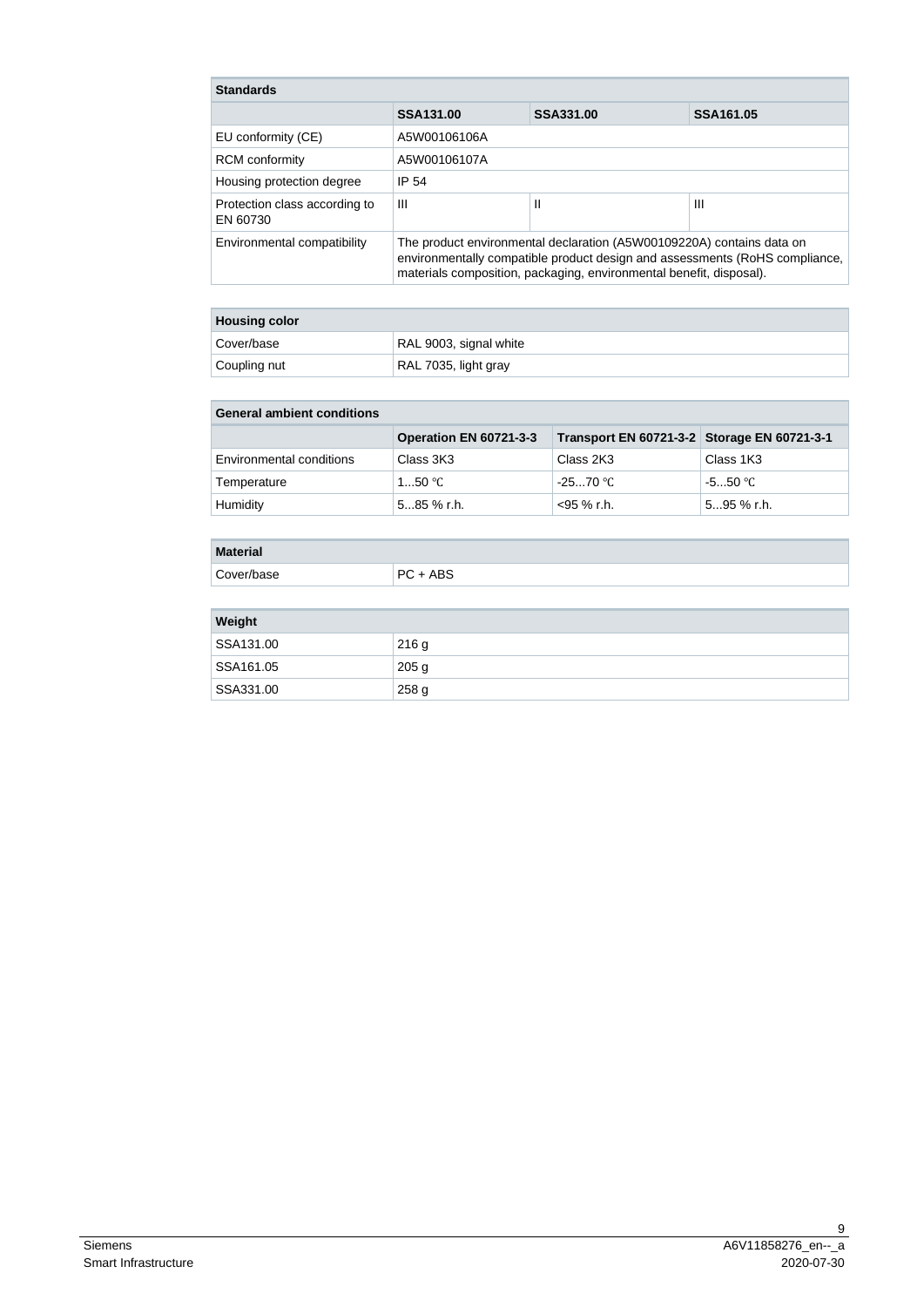### **Connection terminals**



### **Connection diagrams**



**N** = Controller

**Y** = Actuator

- SP, G = System potential AC 24 V
- SN, G0 = System neutral
- Y1, Y2 = Control signal OPEN, CLOSE
- Q1, Q2 = Controller contacts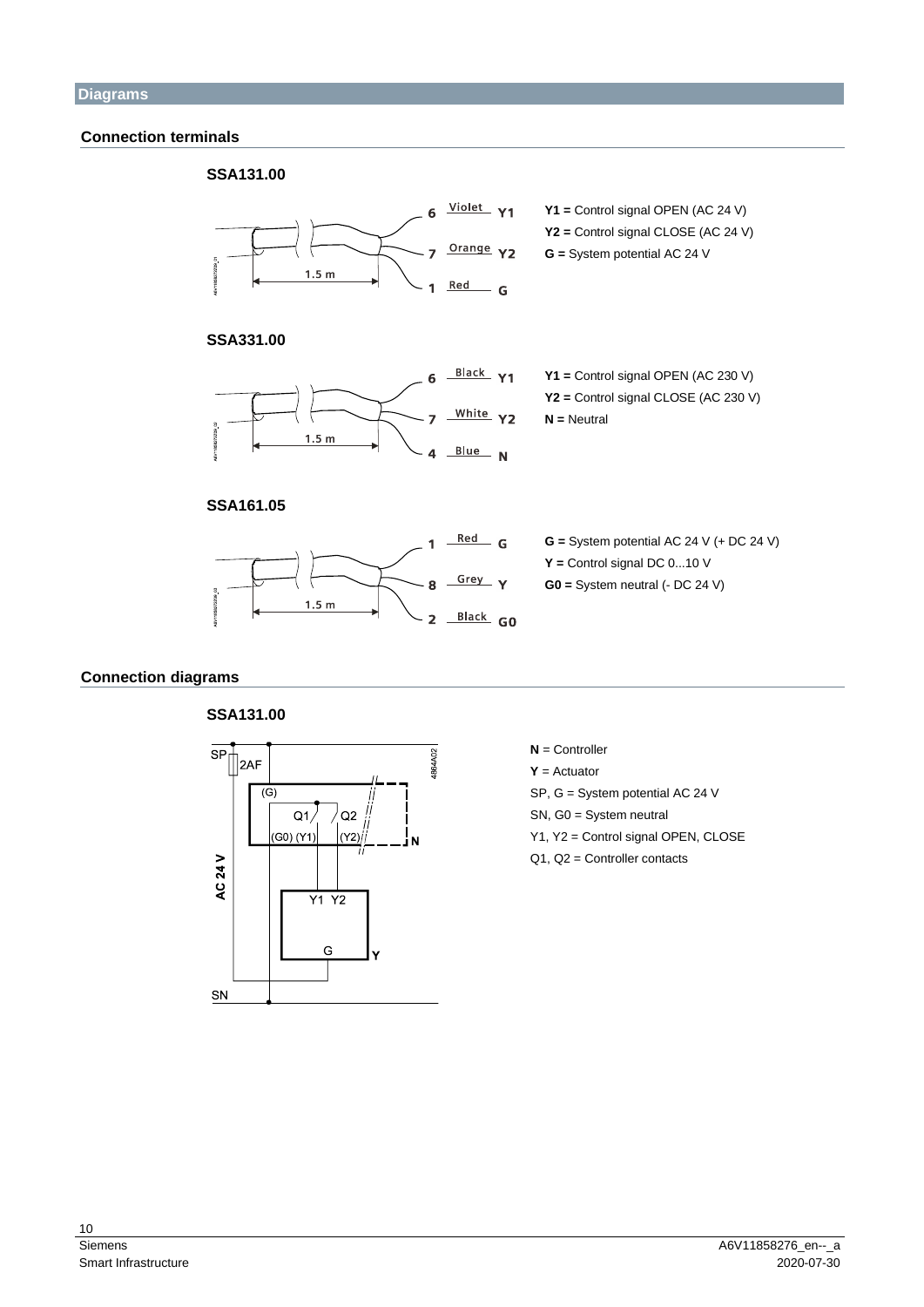### **SSA331.00**



- **N** = Controller
- **Y** = Actuator
- L = System potential AC 230 V
- N = System neutral
- Y1, Y2 = Control signal OPEN, CLOSE
- Q1, Q2 = Controller contacts

### **SSA161.05**



### **N** = Controller **Y** = Actuator

- SP, G = System potential AC 24 V
- SN, G0 = System neutral
- Y = Control signal

# **Dimensions**